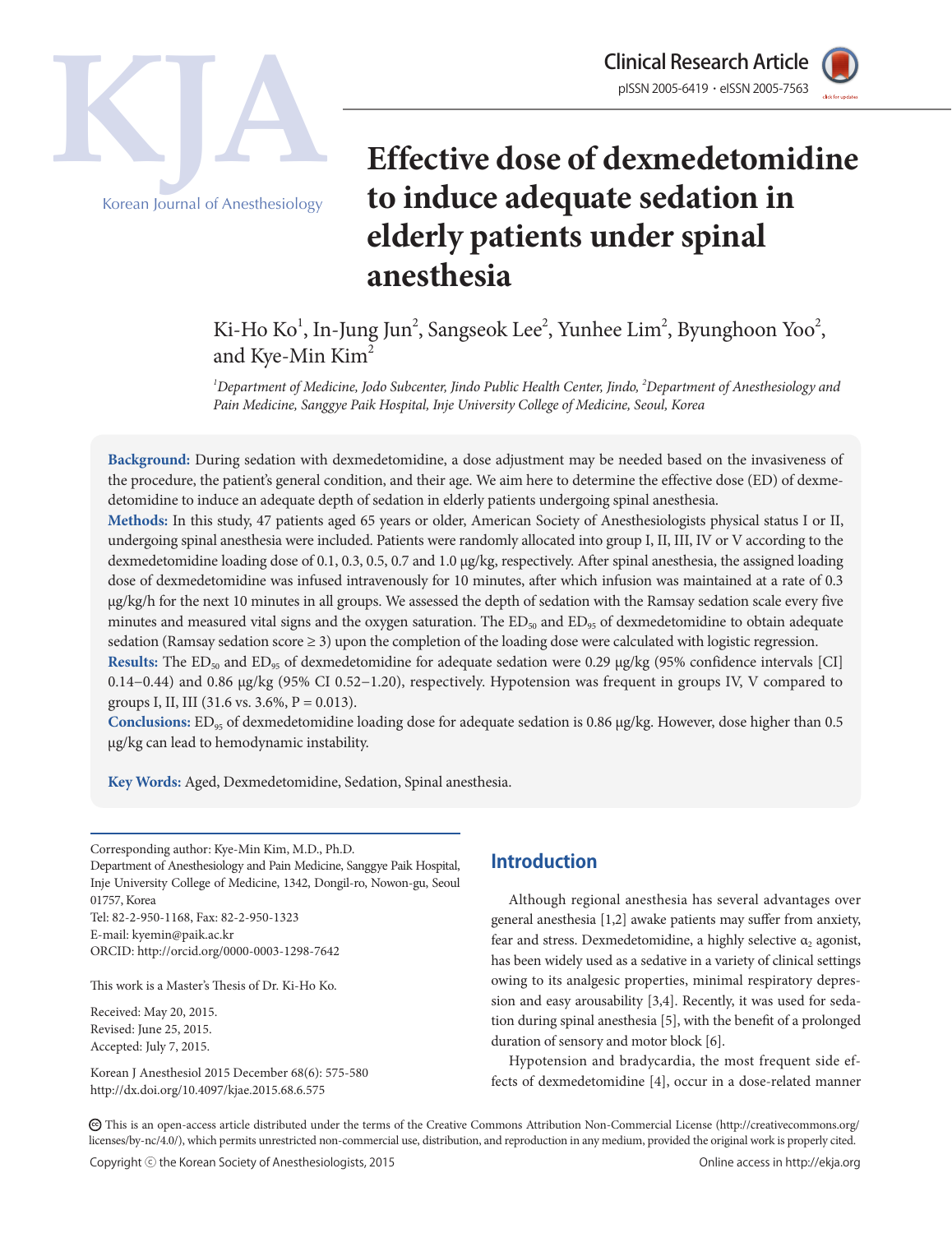[7,8]. To avoid these side effects, a dose adjustment is required. For procedural sedation, a loading dose of 0.5–1.0 μg/kg and a maintenance infusion of 0.2–1.0 µg/kg/h are recommended depending on the invasiveness of the procedure [9]. In elderly patients, due to a higher incidence of bradycardia and hypotension, a reduced dose is recommended [9]. Although there has been some controversy [10,11], it was reported that the clearance of dexmedetomidine decreased with age and the elimination half-life and context-sensitive half-time were prolonged in geriatric patients [12].

Considering that spinal anesthesia itself produces significant sedation [13,14], the required dose of sedatives may be reduced during spinal anesthesia. It has been reported that dexmedetomidine can cause profound sedation, desaturation, and delayed discharge from a post-anesthetic care unit in elderly patients under spinal anesthesia [6].

Although an appropriate dose of dexmedetomidine may be reduced further in elderly patients under spinal anesthesia, there is no information about the dose-response relationship in patients of this age group. In this study, we aim to determine the  $ED_{50}$  and  $ED_{95}$  values of the loading dose of dexmedetomidine to induce an adequate level of sedation in elderly patients under spinal anesthesia.

## **Materials and Methods**

This study was approved by Institutional Review Board, and written informed consent was obtained from each patient. It was registered with the Clinical Research Information Service. Elderly patients aged 65 years or older, classified as American Society of Anesthesiologists physical status I or II, and scheduled for orthopedic or urologic surgery under spinal anesthesia, were enrolled. Patients with hypovolemia; infection in the low back area; coagulopathy; hypersensitivity to local anesthetics; pre-anesthetic bradycardia (heart rate [HR] < 60 beats/min); hepatic disease; renal disease; neurological disease; or a history of chronic medication of sedatives, opioids or analgesics, were not included in the study. Patients who took a sedative or opioid analgesic prior to anesthesia on the day of surgery were also excluded from the study.

The patients did not receive any premedication. For intraoperative monitoring, electrocardiogram, noninvasive blood pressure measurements, and pulse oximetry to measure the peripheral oxygen saturation  $(SpO<sub>2</sub>)$  were included. Oxygen at 3 L/min was applied via a nasal prong. Before anesthesia, patients were administered 400−500 ml of lactated Ringer's solution for pre-loading. Spinal anesthesia was performed with aseptic techniques in the lateral decubitus position through the L3-4 or L4-5 space in the midline using the Portex<sup>®</sup> combined spinalepidural set (Smiths Medical, Dublin, OH, USA). An 18-gauge Tuohy epidural needle was advanced and the epidural space was confirmed by the loss-of-resistance technique with an air-filled syringe. A 27-gauge pencil point spinal needle was introduced into the Tuohy needle to puncture the dura membrane. After confirming the free flow of clear cerebrospinal fluid, 7–10 mg of hyperbaric 0.5% bupivacaine (Marcaine<sup>®</sup> Spinal Heavy: 5 mg/ ml, Astrazeneca, Södertälje, Sweden) was administered into the subarachnoid space and an epidural catheter was inserted into the epidural space. Then, the patients were brought to the supine position.

The sensory block level was determined with alcohol swabs and a pin-prick test every 2 minutes until no changes were observed in four consecutive tests. The motor block level was determined with a modified Bromage scale [15]. Patients with incomplete spinal anesthesia or a high level of spinal anesthesia (sensory block level > T4) with persistent hypotension (systolic blood pressure [SBP] < 90 mmHg) in spite of the treatment with intravenous ephedrine were excluded from the study.

After fixation of the block level of spinal anesthesia, patients were randomly allocated into one of five groups with a variable loading dose of dexmedetomidine; these doses were 0.1, 0.3, 0.5, 0.7, and 1.0 µg/kg for groups I, II, III, IV and V, respectively. Random assignments were made using a sealed envelope method. One vial of dexmedetomidine (Precedex<sup>®</sup> injection, Hospira, Lake Forest, IL, USA, 2 ml, 200 µg) was mixed with 48 ml of 0.9% normal saline and was diluted to 4 µg/ml in a 50 ml syringe. The assigned loading dose for each group was infused over 10 minutes and a maintenance dose was then continued at a rate of 0.3 µg/kg/h for the next 10 minutes in all groups. Afterwards, the infusion rate for each patient was adjusted at the physician's discretion. Patients were blind to the group to which they were assigned.

The sedation level, vital signs and side effects were assessed prior to spinal anesthesia, prior to the dexmedetomidine loading dose and then every 5 minutes for the following 20 minutes by a researcher blind to the assigned groups. The depth of sedation was determined with the Ramsay sedation scale (RSS) [16], as follows: 1, anxious and agitated or restless or both; 2, cooperative, orientated, and tranquil; 3, responds to commands only; 4, brisk response to a light glabellar tap or auditory stimulus; 5, sluggish response to a light glabellar tap or auditory stimulus; and 6, no response to a light glabellar tap or auditory stimulus. A sedative state with a Ramsay sedation score of 3 or higher was considered as an adequate level of sedation.

The occurrence of hypotension, bradycardia, desaturation  $(SpO<sub>2</sub> < 90%)$ , shivering, nausea, and/or vomiting was assessed. Hypotension was defined as a SBP of less than 90 mmHg or a decrease of the blood pressure of more than 30% compared to baseline values. Hypotension was treated with intravenous fluid and 5 mg of ephedrine. Bradycardia, defined as a HR of less than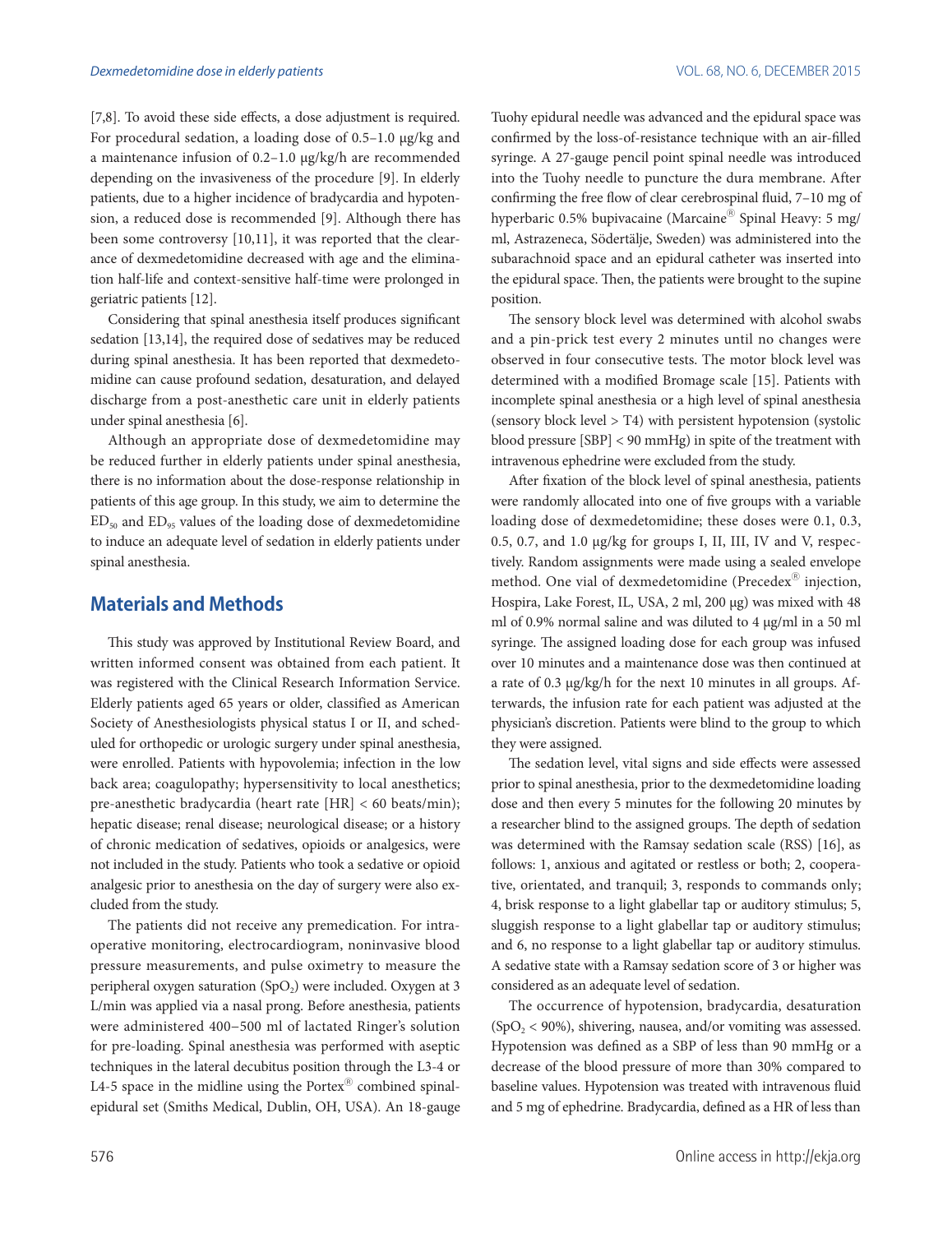45 beats/min, was treated with an intravenous administration of 0.5 mg of atropine, if necessary.

The results were expressed as the mean  $\pm$  SD, median (range) or mean (SE, 95% confidence intervals [CI]). Statistical analyses were performed using GraphPad Prism version 6.0d for Windows (GraphPad Software, La Jolla, California USA, www. graphpad.com) and R for windows version 3.1 (R Foundation for Statistical Computing, Vienna, Austria. www.R-project.org). A P value of < 0.05 was considered to be statistically significant.

Logistic regression analysis using a binomial generalized linear model was performed to estimate the effective dose  $(ED_{50},$  $ED_{95}$ ) of dexmedetomidine to induce an adequate level of sedation (RSS  $\geq$  3) upon the completion of the loading dose (T<sub>I</sub>) and at 10 minutes thereafter  $(T_{L+10min}$ : the time point when maintenance infusion was done for 10 minutes after the loading dose). The regression coefficients were verified by the t-test of their statistical significance. The fitness for logistic model was verified by the model Chi-square test.

Shapiro-Wilk normality test was used to determine the normal distribution of data. The patients' characteristics were compared among the groups by the Kruskal-Wallis test. Sequential data such as RSS scores and hemodynamic data (SBP, HR and respiratory rate) were compared among the groups by repeated measures ANOVA with Tukey's multiple comparisons as posthoc multiple comparisons. A Fisher's exact test was used to compare the incidence of side effects among groups.

## **Results**

Fifty eight patients were enrolled in the study. Eleven patients were excluded from the study due to baseline bradycardia, incomplete spinal anesthesia, persistent hypotension, the cancellation of surgery and patient refusal. Forty seven patients completed the study and were included for the statistical analysis. There were no differences among groups in the patients' characteristics or the block level of the spinal anesthesia (Table 1).

Followings are the equations of logistic regression models to estimate the effective loading dose of dexmedetomidine to induce an adequate sedation (RSS  $\geq$  3) at T<sub>L</sub> (Equation 1) and at  $T_{L+10min}$  (Equation 2).

| $Y = 1 / (1 + e^{-z})$ where, $z = aX + b$     |              |
|------------------------------------------------|--------------|
| $Z = -1.524 (-3.091 \sim -0.193, P = 0.035) +$ |              |
| 5.201 (2.353 ~ 9.028, $P = 0.002$ ) X          | (Equation 1) |
| $Z = -2.768 (-2.109 \sim -0.427, P = 0.02) +$  |              |
| $14.36 (4.594 \sim 24.126, P = 0.004) X$       | (Equation 2) |

At the completion of the loading dose for a duration of 10 minutes  $(T<sub>L</sub>)$ , the ED<sub>50</sub> and ED<sub>95</sub> values of the dexmedetomidine loading dose to induce an RSS score that equaled or exceeded 3 were estimated to be 0.29 µg/kg (SE 0.08, 95% CI 0.14−0.44), and 0.86 µg/kg (SE 0.17, 95% CI 0.52−1.20), respectively. Ten minutes after the completion of the loading dose  $(T_{L+10min})$ , the  $ED_{50}$  and  $ED_{95}$  values of the cumulative dose (i.e., sum of the loading dose and the maintenance dose) up to that point to induce a RSS score equal to or greater than 3 were estimated to be 0.24 µg/kg (SE 0.04, 95% CI 0.20−0.28) and 0.45 µg/kg (SE 0.08, 95% CI 0.37−0.52), respectively.

RSS scores were higher in groups III, IV and V compared to group I. They were also higher in groups IV and V compared to group II (Table 2). The SBPs and HR decreased significantly during the dexmedetomidine infusion compared to baseline values in all groups except for the heart rates in group I (Table 3). Although there were no differences in vital signs among the groups, hypotension was more frequent in groups IV and V ( $P =$ 0.013, groups I, II, III vs groups IV, V) (Table 3). No differences were found in the incidence of other side effects among the groups (Table 3).

|                       | Group I         | Group II        | Group III       | Group IV        | Group V         |
|-----------------------|-----------------|-----------------|-----------------|-----------------|-----------------|
|                       | $(n = 9)$       | $(n = 10)$      | $(n = 9)$       | $(n = 9)$       | $(n = 10)$      |
| Sex (M/F)             | 7/2             | 8/2             | 7/2             | 4/5             | 4/6             |
| Age $(yr)$            | $70.8 \pm 5.1$  | $72.4 \pm 5.8$  | $68.0 \pm 3.5$  | $71.8 \pm 5.2$  | $72.9 \pm 6.7$  |
| Weight (kg)           | $59.7 \pm 7.2$  | $58.1 \pm 9.5$  | $65.1 \pm 6.4$  | $65.1 \pm 8.5$  | $55.6 \pm 8.2$  |
| Height (cm)           | $158.4 \pm 8.4$ | $160.3 \pm 7.3$ | $164.6 \pm 8.9$ | $159.7 \pm 6.8$ | $155.7 \pm 6.9$ |
| Bupivacaine dose (mg) | $9.2 \pm 1.0$   | $9.2 \pm 1.2$   | $9.5 \pm 0.7$   | $9.1 \pm 0.9$   | $9.0 \pm 0.9$   |
| $MABL*$               |                 |                 |                 |                 |                 |
| Cold                  | $T8(T10-T5)$    | $T6.5(T10-T4)$  | $T8(T10-T4)$    | $T7(T9-T3)$     | $T8.5 (T11-T5)$ |
| Pinprick              | $T10(T12-T6)$   | $T10(T12-T5)$   | $T10(T12-T7)$   | $T10(T11-T5)$   | $T10.5$ (L1-T6) |
| $Motor^{\dagger}$     | $3(0-3)$        | $3(0-3)$        | $3(0-3)$        | $3(0-3)$        | $3(0-3)$        |

Values are number of patients or mean  $\pm$  SD or median (ranges). Dexmedetomidine loading dose of 0.1, 0.3, 0.5, 0.7, and 1.0 µg/kg was administered intravenously for 10 minutes in group I, II, III, IV and IV, respectively. In all groups, subsequent maintenance dose was infused at a rate of 0.3 µg/kg/ h for the following 10 minutes. Thereafter, the adjustment of infusion rate was on the discretion of anesthesiologists. \*MABL: maximum anesthetic block level. †Motor block level assessed by modified Bromage scale.

#### **Table 1.** Characteristics of Patients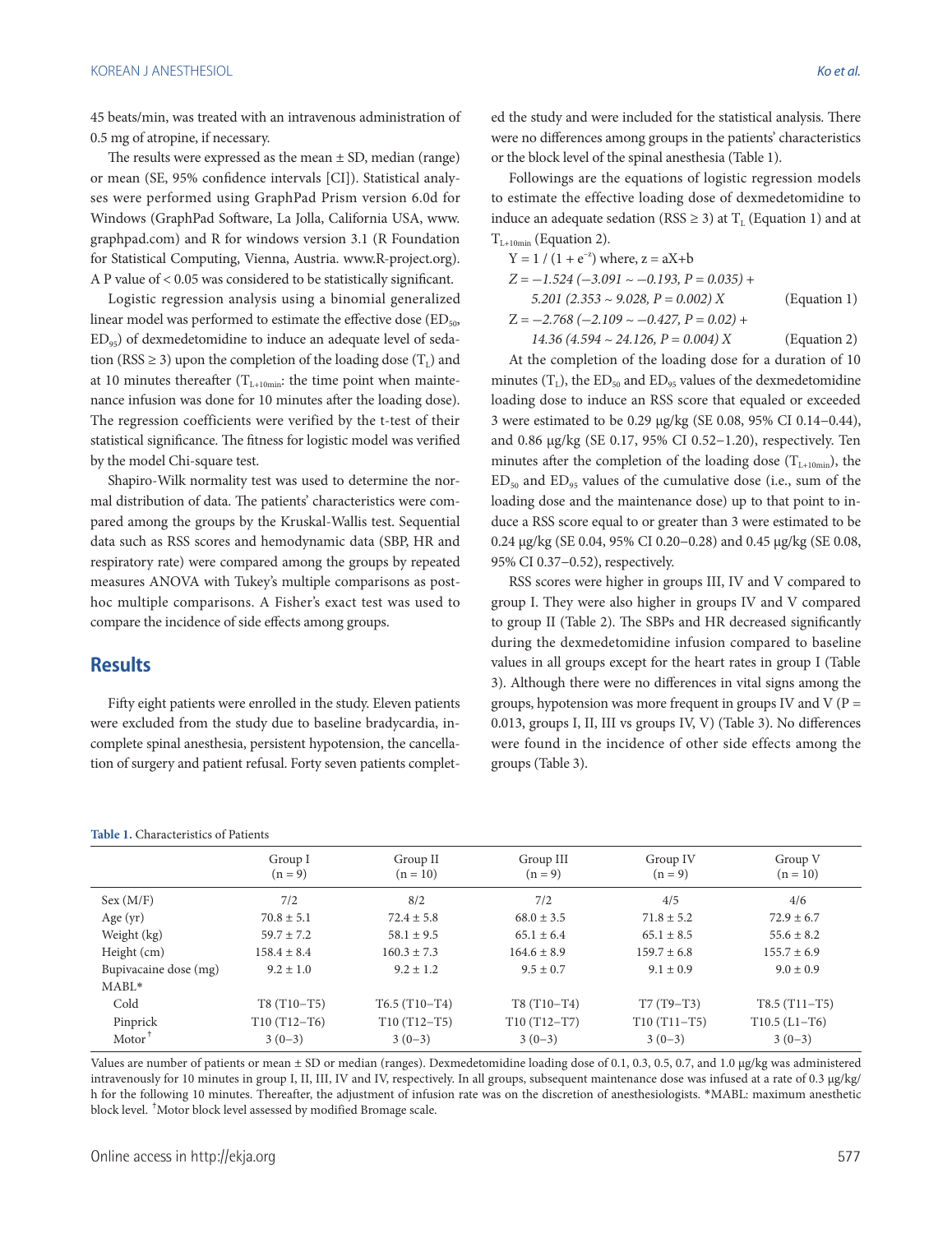|                   | Group I<br>$(n = 9)$ | Group II<br>$(n = 10)$ | Group $III$ <sup>T</sup><br>$(n = 9)$ | Group IV <sup><math>^{\dagger,\dagger}</math></sup><br>$(n = 9)$ | Group $V^{\dagger,\dagger}$<br>$(n = 10)$ |
|-------------------|----------------------|------------------------|---------------------------------------|------------------------------------------------------------------|-------------------------------------------|
| Baseline          | $2(1-2)$             | $2(1-2)$               | $1(1-2)$                              | $1(1-2)$                                                         | $1(1-2)$                                  |
| Dev 0             | $2(2-2)$             | $2(2-2)$               | $2(1-2)$                              | $2(1-2)$                                                         | $2(2-2)$                                  |
| Dex 5             | $2(2-3)$             | $2(2-3)$               | $2(2-2)$                              | $2(2-3)$                                                         | $2(2-3)$                                  |
| Dev 10            | $2(2-3)$             | $2.5(2-3)$             | $3(2-4)*$                             | $4(3-4)*$                                                        | $3.5(2-5)*$                               |
| Dev <sub>15</sub> | $2(2-3)$             | $3(2-4)$ *             | $3(2-5)*$                             | $5(3-5)*$                                                        | $4(3-6)*$                                 |
| Dev 20            | $2(2-4)$             | $3(2-4)*$              | $4(3-5)*$                             | $5(3-6)*$                                                        | $5(3-6)*$                                 |

**Table 2.** Ramsay Sedation Scores

Values are median (ranges). Dexmedetomidine loading dose of 0.1, 0.3, 0.5, 0.7, and 1.0 µg/kg was administered intravenously for 10 minutes in group I, II, III, IV and IV, respectively. In all groups, subsequent maintenance dose was infused at a rate of 0.3 µg/kg/h for the following 10 minutes. Baseline: baseline before spinal anesthesia, Dex 0: immediately before the administration of dexmedetomidine. Dex 5, 10, 15, 20: 5, 10, 15, 20 minutes after the administration of dexmedetomidine. \*P < 0.05 compared to baseline value.  $^{\dagger}P$  < 0.05 compared to group I,  $^{\dagger}P$  < 0.05 compared to group II.

#### **Table 3.** Vital Signs and Incidence of Side Effects during Study Period

|                              |          | Group I<br>$(n = 9)$ | Group II<br>$(n = 10)$ | Group III<br>$(n = 9)$ | Group IV<br>$(n = 9)$ | Group V<br>$(n = 10)$ |
|------------------------------|----------|----------------------|------------------------|------------------------|-----------------------|-----------------------|
| $SBP$ (mmHg)                 | Baseline | $145.7 \pm 15.2$     | $139.4 \pm 19.0$       | $144.4 \pm 16.8$       | $147.8 \pm 13.3$      | $140.3 \pm 23.0$      |
|                              | Dev 0    | $133.2 \pm 14.1$     | $129.7 \pm 20.4$       | $136.2 \pm 14.9$       | $124.8 \pm 15.3*$     | $133.6 \pm 23.1$      |
|                              | Dex 10   | $132.6 \pm 15.7$     | $125.3 \pm 21.5$       | $138.9 \pm 14.8$       | $138.6 \pm 26.3$      | $133.7 \pm 26.3$      |
|                              | Dev 20   | $126.8 \pm 17.3*$    | $120.3 \pm 20.5*$      | $129.8 \pm 11.3*$      | $121.4 \pm 29.3*$     | $122.6 \pm 24.0*$     |
| HR(bpm)                      | Baseline | $70.4 \pm 11.1$      | $78.2 \pm 16.0$        | $75.1 \pm 10.3$        | $74.4 \pm 8.3$        | $81.8 \pm 11.4$       |
|                              | Dev 0    | $77.6 \pm 12.7$      | $82.6 \pm 17.3$        | $79.9 \pm 8.4$         | $76.4 \pm 8.6$        | $84.0 \pm 9.1$        |
|                              | Dev 10   | $71.8 \pm 11.6$      | $73.6 \pm 13.8$        | $64.4 \pm 9.6^*$       | $61.8 \pm 6.3*$       | $66.1 \pm 6.4*$       |
|                              | Dev 20   | $66.0 \pm 10.0$      | $68.8 \pm 11.2*$       | $63.9 \pm 8.0*$        | $64.0 \pm 7.1*$       | $64.7 \pm 4.2^*$      |
| RR (breaths/min)             | Baseline | $15.6 \pm 3.8$       | $17.0 \pm 2.9$         | $14.8 \pm 2.7$         | $15.9 \pm 2.3$        | $16.7 \pm 4.6$        |
|                              | Dev 0    | $17.6 \pm 3.3$       | $16.5 \pm 3.8$         | $15.7 \pm 3.7$         | $14.9 \pm 2.4$        | $16.2 \pm 3.3$        |
|                              | Dex 10   | $15.1 \pm 4.6$       | $15.6 \pm 4.4$         | $15.0 \pm 2.6$         | $15.2 \pm 3.2$        | $14.7 \pm 3.9$        |
|                              | Dev 20   | $17.0 \pm 4.5$       | $14.3 \pm 4.1$         | $16.3 \pm 3.7$         | $13.8 \pm 3.6$        | $15.0 \pm 4.0$        |
| Bradycardia (HR < 45 bpm)    |          | $0(0\%)$             | $0(0\%)$               | $0(0\%)$               | $0(0\%)$              | $0(0\%)$              |
| Hypotension <sup>+</sup>     |          | $0(0\%)$             | $1(10.0\%)$            | $0(0\%)$               | $4(44.4\%)$           | 2(20%)                |
| Desaturation $(SpO, < 90\%)$ |          | $0(0\%)$             | $0(0\%)$               | $1(11.1\%)$            | $0(0\%)$              | $0(0\%)$              |
| Shivering                    |          | $0(0\%)$             | $0(0\%)$               | $0(0\%)$               | $0(0\%)$              | $0(0\%)$              |
| Nausea/Vomiting              |          | $0(0\%)$             | $0(0\%)$               | $0(0\%)$               | $0(0\%)$              | $0(0\%)$              |

Values are mean  $\pm$  SD or number of patients (%). Dexmedetomidine loading dose of 0.1, 0.3, 0.5, 0.7, and 1.0 µg/kg was administered intravenously for 10 minutes in group I, II, III, IV and IV, respectively. In all groups, subsequent maintenance dose was infused at a rate of 0.3 µg/kg/h for the following 10 minutes. Baseline: baseline before spinal anesthesia, Dex 0: immediately before the administration of dexmedetomidine. Dex 10, 20: 10, 20 minutes after the administration of dexmedetomidine. Hypotension was defined as systolic blood pressure < 90 mmHg or more decreased 30% than that before spinal anesthesia. \*P < 0.05 compared to baseline value. <sup>†</sup>P = 0.013 compared between group I, II, III vs group IV, V.

In our study, adequate sedation, defined as an RSS score equal to or greater than 3, also includes a state of oversedation. When oversedation was defined as an RSS score of 5 or 6, it was observed in 0 (0%), 1 (10%), 3 (33%), 7 (78%), and 6 (60%) patients in groups I, II, III, IV and V, respectively ( $P = 0.02$  between groups I, II versus groups III, IV, and V). The  $ED_{50}$  and  $ED_{95}$  values of cumulative dose until  $T_{L+10min}$  to induce oversedation (RSS score  $\geq$  5) were also estimated; these values were 0.76 µg/kg (SE 0.09, 95% CI 0.67−0.85), and 1.45 µg/kg (SE 0.26, 95% CI 1.19−1.72), respectively. The effective dose to induce oversedation at TL could not be estimated owing to the low incidence of oversedation until that moment.

### **Discussion**

In the current study, an appropriate dose of dexmedetomidine for the sedation of elderly patients under spinal anesthesia was determined. The  $ED_{50}$  and  $ED_{95}$  values to induce adequate sedation at the completion of the loading dose  $(T_L)$  were 0.29 and 0.86  $\mu$ g/kg, respectively. In addition, the ED<sub>50</sub> and ED<sub>95</sub> values of the cumulative dose at  $T_{L+10min}$  (sum of the loading dose for a duration of 10 minutes and the maintenance dose for the next 10 minutes) were 0.24 and 0.45 µg/kg, respectively. Considering the maintenance infusion rate and duration (0.3 µg/ kg/h for 10 minutes) in our study, the  $ED_{50}$  and  $ED_{95}$  values of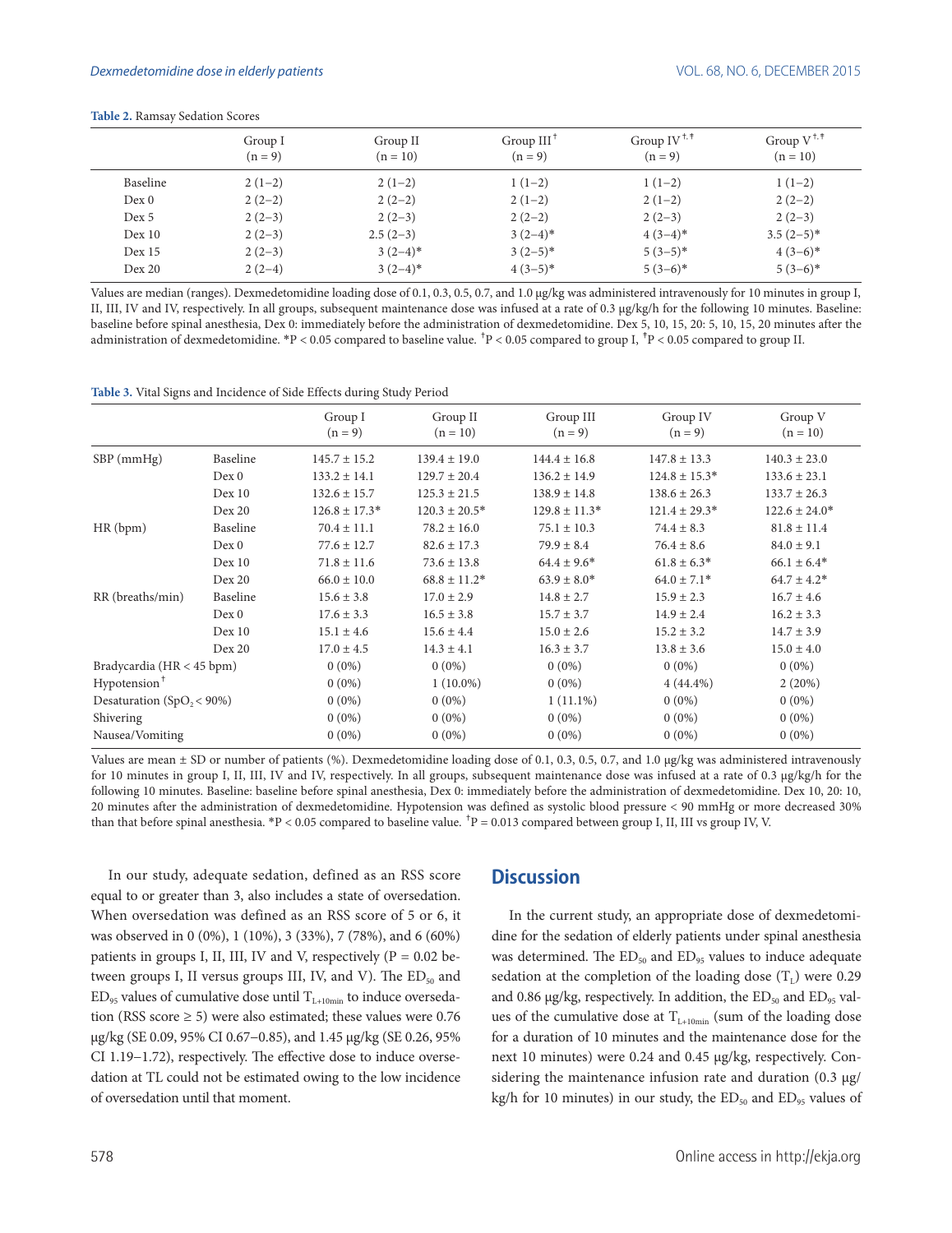the loading dose to induce adequate sedation at  $T_{L+10min}$  would be about 0.19 and 0.40 µg/kg, respectively, as calculated by the subtraction of the maintenance dose for 10 minutes (0.05 µg/kg) from the  $ED_{50}$  and  $ED_{95}$  values of the cumulative dose. Therefore, while the  $ED_{95}$  value to induce sedation within 10 minutes is as high as 0.86  $\mu$ g/kg, ED<sub>95</sub> to induce sedation within 20 minutes is only 0.40 µg/kg if subsequent infusion at a rate of 0.3 µg/ kg/h is maintained. Moreover, when taking into account the significantly high incidences of hypotension and oversedation with a high loading dose ( $\geq 0.7 \text{ µg/kg}$ ) in our study, a loading dose of less than 0.7 µg/kg in geriatric patients is suggested. If a slower onset of sedation is tolerated, a loading dose of 0.4–0.5 µg/kg appears to be appropriate for these patients.

In this study, it is possible that spinal anesthesia affects the sedation status of the patients, which is one of the reasons why this study was designed. However, the sedation effect caused by spinal anesthesia shows a maximal effect 60 minutes after the spinal injection [13]. Therefore, those sedation effects may have more importance during a later period of spinal anesthesia and should therefore be considered when adjusting the maintenance dose of dexmedetomidine. Recently, an optimal maintenance dose of dexmedetomidine during spinal anesthesia was reported in adult patients [5,17]. Song et al. [5] showed that maintenance at a rate of 0.25 µg/kg/h after a loading of 1 µg/kg of dexmedetomidine provided adequate sedation with minimized hemodynamic instability. In another study, dexmedetomidine infusion during spinal anesthesia at a rate as low as 0.2 µg/kg/h after a loading dose of 1 µg/kg was sufficient to maintain sedation for 90 minutes without delayed recovery [17]. In these studies with high loading dose, a low dose was suggested as appropriate for maintenance infusion. In our study, we used 0.3 µg/kg/h as a maintenance dose in all groups after the loading dose was completed.

It is known that dexmedetomidine leads to dose-dependent decreases in blood pressure and bradycardia [7,8]. With a high loading dose (1.0−2.0 µg/kg), the blood pressure changes in the biphasic mode; this leads to transient hypertension followed by hypotension. However, when a low loading dose (0.25−0.50 µg/kg) is used, blood pressure changes show a monophasic response of hypotension without precedent hypertension [7]. In our study, although there were no differences among the groups in vital signs, hypotension was observed more frequently in groups IV and V. These findings are in line with the findings of Song et al. [5]. In their study with a fixed loading dose and a variable maintenance dose of dexmedetomidine, hypotension occurred more frequently with an increase in the dose, whereas the incidence of bradycardia was not dose-related.

There are several limitations of the present study. Because the depth of sedation was assessed during the initial 20 minutes in our study, the dose-response relationship in the later period was not provided. In a study with a dose scheme similar to ours, the peak effect was observed 45 minutes after the initiation of the loading dose while the plasma concentration reached a peak immediately after the completion of the loading dose [18]. In other studies, the maximal sedation effect was reached 30−40 minutes after the dexmedetomidine infusion started [5,17]. Although the maximum sedative effect of dexmedetomidine may not be reflected during the initial 20 minutes of our study, that period is long enough to obtain a target sedation for anxious patients in an operating room. In terms of clinical aspects, we consider that it is desirable to obtain the target effect within 10−20 minutes and then to titrate the dose based on the response of the patient. Accordingly, the estimated effective dose for sedation from the current study would be meaningful for clinical practice. The  $ED_{50}$  and  $ED_{95}$  values causing adequate sedation at  $T_{L+10min}$  in this study are applicable only when subsequent infusion was maintained at a rate of 0.3 µg/kg/h. With an increase in the maintenance dose, the  $ED_{50}$  and  $ED_{95}$  values at  $T_{L+10min}$  should be decreased. In addition, the findings of our study are applicable to elderly patients only. Because geriatric patients are considered to be more vulnerable to the adverse effects of sedation, we estimated the effective dose for adequate sedation in this group of patients. As another limitation, the potential differences among groups in sedation depth and vital signs might not be revealed in the statistical analysis because of lack of power related to the small number of patients in each group.

In this study, the effective dose of dexmedetomidine for adequate sedation in elderly patients was estimated, which will be helpful as a guide for choosing the appropriate dose for geriatric patients. With an increase in the loading dose, the target level of sedation will be reached more rapidly but with higher incidence rates of adverse effects.

## **ORCID**

Sangseok Lee, http://orcid.org/0000-0001-7023-3668 Kye-Min Kim, http://orcid.org/0000-0003-1298-7642

## **References**

<sup>1.</sup> Guay J, Choi PT, Suresh S, Albert N, Kopp S, Pace NL. Neuraxial anesthesia for the prevention of postoperative mortality and major morbidity: an overview of cochrane systematic reviews. Anesth Analg 2014; 119: 716-25.